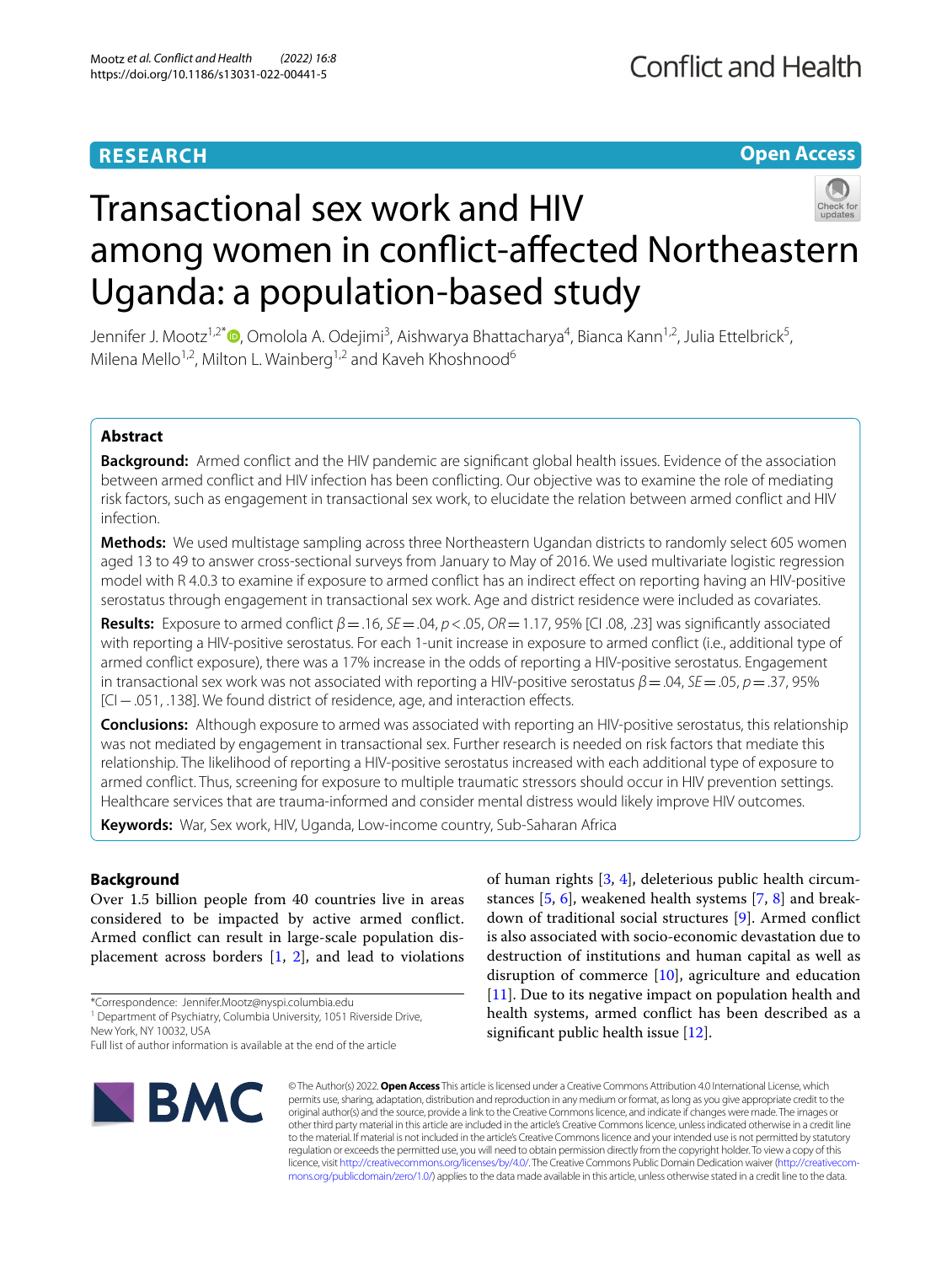While a few published studies have identifed armed confict as a key contributor to the global HIV epidemic, evidence has been sparse and conficting [\[13](#page-8-2), [14](#page-8-3)]. Civil wars have been consistently correlated with an increase in the loss of disability-adjusted life years due to HIV infection [\[15](#page-8-4), [16\]](#page-8-5). Confict-related increase in prevalence of HIV infection prevalence has been theorized to occur through a number of mechanisms. Violent confict leads to the deployment of soldiers as well as displacement of civilians which can increase contact between populations [\[16](#page-8-5)]. Soldiers and insurgents have exhibited a higher prevalence of HIV infection compared to civilians [[17,](#page-8-6) [18](#page-8-7)] and their mobility can increase chances for the spread of HIV [[6\]](#page-7-5). Additionally, armed confict displaces the local population creating a group of asylum seekers that are vulnerable to HIV infection [\[19](#page-8-8), [20\]](#page-8-9). Refugees are exposed to conditions of poverty, lack of access to healthcare, and greater incidence of sexual violence which increases their risk of acquiring HIV/AIDS [[21,](#page-8-10) [22](#page-8-11)]. For instance, 60–80% of survivors of rape during the Rwandan genocide were estimated to be seropositive for HIV compared to 13.5% of the general population [[4,](#page-7-3) [23](#page-8-12), [24](#page-8-13)].

Other studies have provided contrasting evidence. One meta-analysis from 2007 found no relation between HIV prevalence and confict across seven Southern African countries [[25\]](#page-8-14). Others have found either no association between conflict and HIV prevalence  $[26]$  or insufficient evidence for the same  $[27]$  $[27]$ . This has led to an understanding of confict as a potential risk factor for increased incidence for HIV infections, whose efect may be mediated by other factors in the causal pathway. While a global analysis found no direct association between HIV disability adjusted life years (DALYs) and armed confict among WHO member states, this study demonstrated that risk factors such as illicit drug use and increased alcohol consumption moderated the confict-HIV infection pathway [ $13$ ]. This analysis also showed that country level indicators, such as number of displaced people, amount of HIV spending, ethnic heterogeneity (increasing possibility of political contention and disadvantaged groups or populations), and number of people on antiretroviral therapy mediated the pathway between confict and HIV DALYs. However, more theoretical models are needed [[28](#page-8-17)].

Transactional sex work (TSW) has been proposed as one such mediator of the relationship between confict-related trauma and HIV infection in post-confict settings [\[29\]](#page-8-18). TSW refers to non-commercial sexual relationships with a component of intimacy, where sex is exchanged for material gain  $[30]$  $[30]$ . This informal exchange of transactional sex can occur for cash, food, clothing, transport, items for family, school fees, housing and/or for the advancement of social status  $[31-34]$  $[31-34]$ . There are three dominant paradigms when considering TSW and its relation to HIV: deprivation (meeting basic needs), agency (improving social status), and instrumentality (receiving material goods as expressions of love). Much of the literature about TSW as a mediator of HIV infection in armed confict settings highlights TSW as a means to meet basic needs due to economic deprivation and extreme poverty. The forced migration and population displacement that result from armed confict can break down family structures and afect women's livelihood and economic security [\[35](#page-8-22)]. Due to confict-induced economic instability and food scarcity, women engage in TSW to avoid starvation and family destitution [[36](#page-8-23), [37\]](#page-8-24). For example, in Northern Uganda, women turned to TSW as a survival strategy when farming was no longer feasible [[38\]](#page-8-25).

Additionally, diferential power dynamics have been shown to be associated with engaging in TSW. For example, refugee camps are traditionally controlled primarily by male committees that can abuse power by demanding sex in exchange for distribution of food and resources [[39\]](#page-8-26). Peacekeepers, stationed in humanitarian settings, have also been reported to engage in TSW with vulnerable refugees [[40,](#page-8-27) [41\]](#page-8-28). Such transactions tend to occur between younger women and older men which contributes to a power asymmetry that leaves women less able to negotiate condom use or prevent coercion [\[42](#page-8-29)].

TSW makes women vulnerable to HIV infection [\[43](#page-8-30)], other sexually transmitted infections (STIs), unwanted pregnancy, and intimate partner violence [[44](#page-8-31)]. Women engaging in TSW with two or more casual partners or with a partner who has more than a five-year age difference have been found to be at a higher risk of HIV infections [\[33](#page-8-32), [45](#page-8-33)]. Young women are particularly susceptible to adverse health outcomes in post-confict settings due to weakening of healthcare infrastructure and resources that support reproductive health, as well as breakdown of law and order and community services [[35,](#page-8-22) [46](#page-8-34), [47\]](#page-8-35). For example, 80% of healthcare workers fed or were killed during the Rwandan genocide, and hospital equipment was looted or destroyed [\[48](#page-8-36)]. While a growing body of literature has speculated that TSW is responsible for the disproportionately high HIV prevalence amongst young women compared to young men even in peacetime settings [[49,](#page-8-37) [50\]](#page-8-38), there are exceptions that highlight the complexity of this relation. One study, for example, found that among urban refugees and displaced adolescents and young adults in Kampala, Uganda, TSW associated with higher condom use and self-efficacy among adolescent girls and women. Although, this relation was not replicated among boys and men engaged in TSW demonstrating a gendered component to this association.

This study aimed to qualify the mediating effect of TSW on the observed relationship between exposure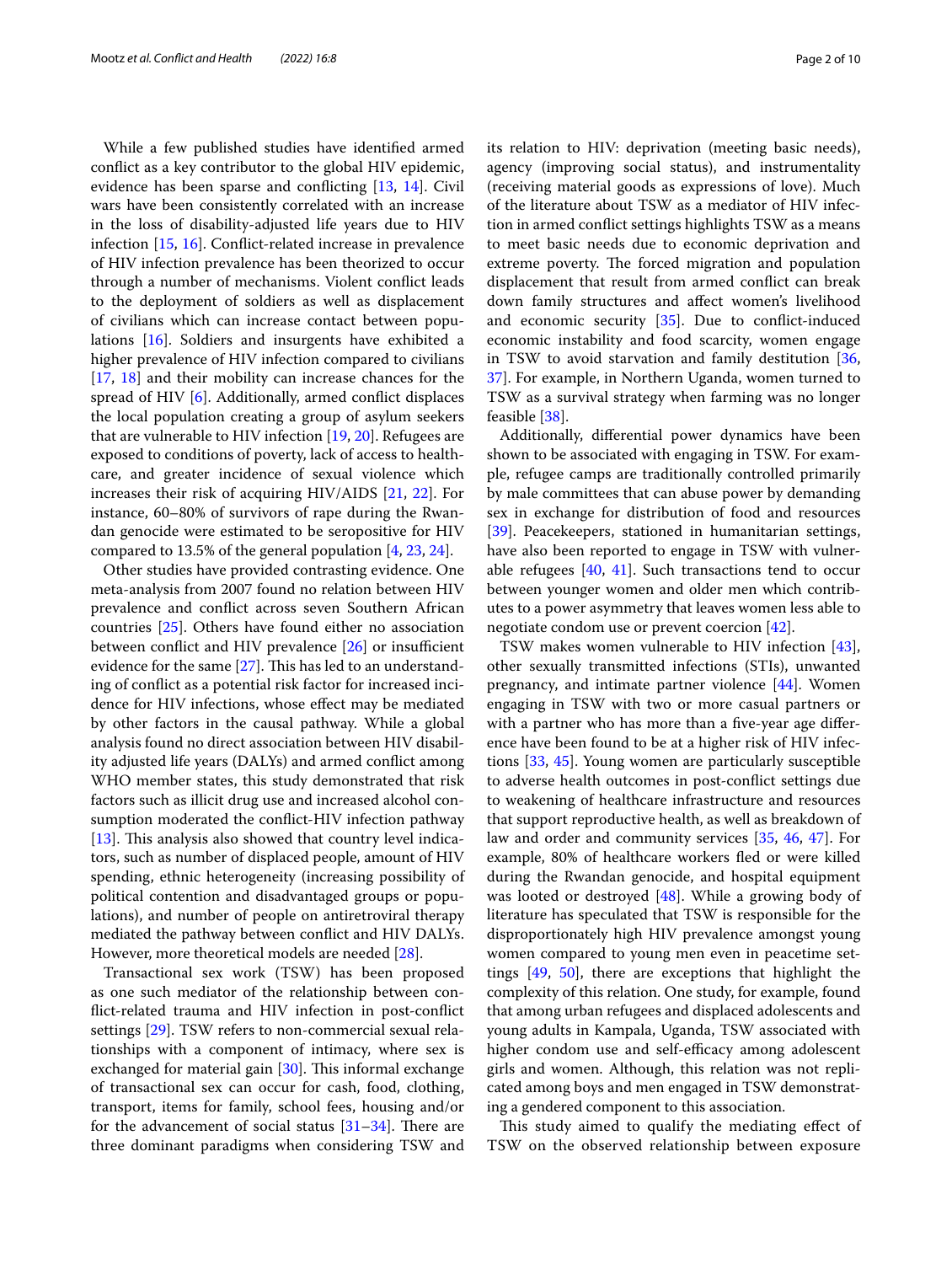to armed confict and reporting a HIV-positive serostatus in three districts across Northeastern Uganda. We hypothesized that armed confict would associate with reporting a HIV-positive serostatus and that TSW would indirectly mediate this association.

## **Methods**

## **Study setting**

This study is part of a larger study that tested pathways between armed confict and intimate partner violence and mental health outcomes of interpersonal violence (authors blinded; authors blinded). In the present study, we examined an indirect pathway mediated by transactional sex work between women's exposure to armed confict and reporting a HIV-positive serostatus in rural communities within the Katakwi, Amuria, and Kumi districts of Teso subregion in Northeastern Uganda. HIV prevalence among adults aged 15–24 in rural Uganda is 5.8% (6.7% females 4.7%, males 4.7%) [[51](#page-8-39)]. Media reports suggest that the prevalence of HIV infection in Katakwi increased from 9 to 21% by the end of 2005 [[52](#page-8-40)] and anecdotal evidence put the prevalence rate at 17% [[29\]](#page-8-18). Teso has around 1.8 million residents and is one of the least urbanized and poorest regions of Uganda [\[53](#page-8-41)]. Around 10% of the population has never attended school and only about 6% have completed secondary education. Iteso women have a lower literacy rate than men (64% women; 84% men) [[54](#page-8-42)] and less access to resources. Only 15% of women compared to 33% of men have their own mobile phones, and 5% of women have had access to life time use of the internet compared to 20% of men [[53\]](#page-8-41). Around 13.7% of young people in Uganda are estimated to engage in sex work [[55](#page-8-43)], and the estimated prevalence of HIV infection among sex workers is 33% [[56\]](#page-8-44).

In Teso, confict has occurred in the form of violent looting of cattle and livestock by the Karamojong, a nomadic, pastoral ethnic group, that have been conducting cattle raids within sub-tribes since the 1940s. However, the level of armed confict in the region has exacerbated after the Karamojong acquired thousands of AK-47 s abandoned by Idi Armin's soldiers after Armin was ousted by the Tanzanian army  $[57]$  $[57]$ . This conflict has led to large scale population displacement into protected camps within Teso [[58\]](#page-8-46). In 2003, the Lord's Resistance Army invaded Teso and committed mass murders, rape and looting that led to civilian displacement, the burning of homes, and the abduction of children [\[59\]](#page-8-47). Although the Ugandan government started a disarmament program in Karamoja, several communities have remained militarized with the presence of government soldiers who protect against reoccurring cattle raiding [\[60](#page-8-48)].

### **Study design**

After obtaining ethics approval from institutional review boards in Uganda and the US, our local collaborator identifed six local research team members from Northeastern Uganda who were fuent in Ateso and English. The lead author, a licensed psychologist, provided a 3-day training on interviewing strategies of asking about sensitive and stigmatized issues, such as exposure to armed confict, HIV testing and status, and TSW, with an affirming and nonjudgmental approach. Training also addressed safety concerns and provided an overview of the study protocol. The team reviewed and modified the instruments that two independent translation professionals had forward and back translated after facilitating a small pilot of the survey administration.

Using a multistage sampling strategy in collaboration with our local partners who had anecdotal data on severity of exposure to armed confict based on their programming activities, we selected three districts in Teso: Katakwi District (high exposure), Amuria District (medium exposure), and Kumi District (low exposure). Eight villages were randomly selected from subcounties within each district thought to characterize the district's exposure level. From January to May of 2016, in three teams of pairs, the research team spun a pen to sample every third household in the center of each village. Eligible participants included all women aged 18 to 49 and married (self-defned by participants and including legal or customary) girls under age 18. A minimum of 25 participants was surveyed in each village (*n*=605). The response rate was 87% (67 households had no eligible participants; 4 households did not speak the local language; and 20 eligible women declined participation). Research team members randomly selected one participant from eligible household members. After securing a private location, the research team members obtained verbal consent because of low literacy. Participants received resources and a bar of soap (recommended by our local partners) upon survey completion.

## **Instruments**

We measured self-reported exposure to armed confict using an adapted *Exposure to Political Violence Inventory* (Clark et al., 2010). Six items inquired about various forms of respondent exposures (yes/no), such as physical, verbal, sexual, relocation, abduction, and lost work. We constructed a sum score of exposure events from this checklist and measured it continuously. The internal consistency (Cronbach's alpha) for the six exposure to armed confict items was 0.96.

We used a shortened *Survey of Women's Health and Life Experiences in Uganda: Women's Survey* (World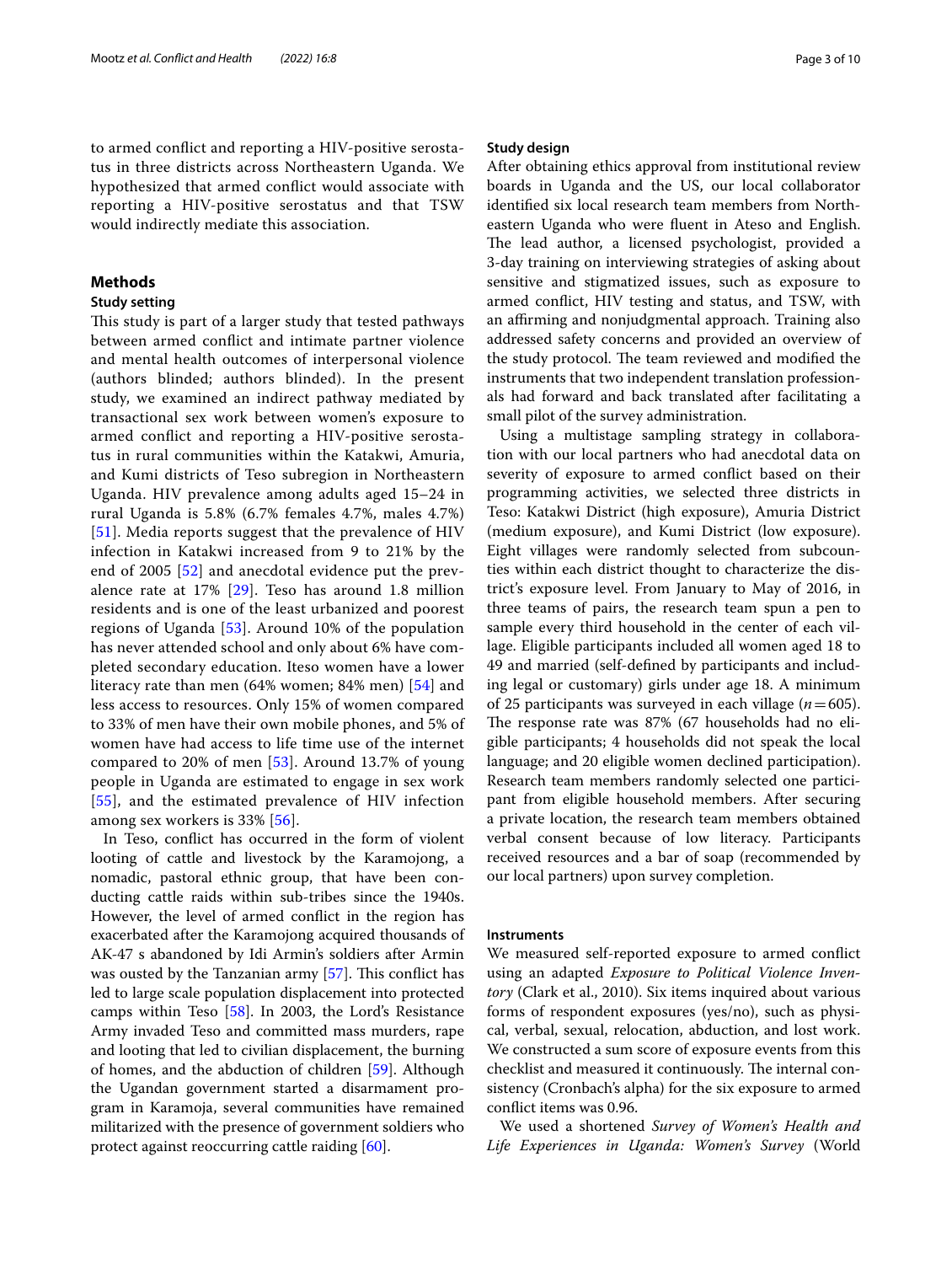Health Organization, 2005) to measure self-reported demographic and HIV status (positive, negative, or unknown). We frst asked participants about whether they have received HIV testing (yes/no) and then asked about the results. To represent income, we constructed a sumscore of material possessions that included ownership of home electricity, radio, tv, phone, refrigerator, bicycle, motorcycle, car, solar panel and land (yes/no).

The TSW variable was measured with a question from the *International Men and Gender Equality Survey: Women's Questionnaire* [\[48](#page-8-36)], asking whether women have sex with a male partner for the following reasons: *Provided you with food, clothes, cell phone or transportation; Paid you school fees or residence fees; Provided you with somewhere to stay; Gave you cosmetics or money for beauty products; Gave items for you children or family; Gave you cash or money to pay your bills; Provided you anything else that you could not aford by yourself.* We created a sum score of TSW from this checklist. The internal consistency of the sum score was 0.98.

## **Data analysis**

Missingness was assumed to be missing at random in which the reason for missingness was not associated with any variables in the dataset. Under this assumption, missing data were handled using the Full Information Maximum Likelihood estimation which uses the available information to inform the estimated parameters and their standard errors in the presence of missing information [[61\]](#page-8-49). No cases were excluded from the analysis.

We used R version 4.0.3 to summarize demographics, frequencies, and run model analyses. A two-way contingency table was created to look at the association between living in the three districts and HIV status. To calculate measures of association, odds ratios were calculated from the contingency table. Odds ratios described the odds of positive HIV status given living in one of the three districts in the study.

A multivariate logistic regression model was used to test the hypothesized model that there is an indirect pathway from exposure to armed confict and HIV status through engagement in TSW. Logistic regression was used because the outcome of interest, HIV status, was a binary response. Predictors and interaction terms were then added to the model. To fnd the best model by comparing diferent sets of predictors, nested model comparisons using the chi squared diference test were done. Bootstrap estimates of the standard errors were created to construct confdence intervals for parameter estimates in the logistic regression model.

Three models were estimated using the dummy coded technique. Model 1 contained predictors representing residence in district 1 and 2, model 2 contained district 1

and 3, and model 3 contained district 2 and 3. The group not included in the model is used as the reference category in model interpretation. Income, age, the interaction of income and district, the interaction of district and age, and the interaction of income and age were all used as covariates and pruned if not signifcant. Main efects were left in the model for significant interactions. The efects of these covariates difered depending on which district was the reference group. Odds ratios are reported for estimates of the infuence of a main efect on the outcome and not reported for interaction terms or non-signifcant results.

## **Results**

## **Participants**

The sample consisted of women and married adolescent girls whose ages ranged from 13 to 49 years *(M*=29.88). The sample was further described by HIV status in Table [1.](#page-4-0) Most of the respondents (92.8%) were partnered during the survey and almost all (98.6%) had been partnered at least once in their lifetime. Women, on average, had four children with ages ranging from 0 to 13 years. Literacy was low with 89 women (15%) having received no education and 363 (60%) reporting they were unable to read or write. Women were primarily Anglican (46%) and Catholic (45.6%). The most common forms of exposure to armed conflict were verbal harassment  $({\sim}60\%)$ and relocation  $({\sim}60\%)$ . Approximately 21% of women reported engaging in TSW and 7.6% reported having a HIV-positive serostatus. While the entire sample consisted of 605 participants, we retained only those individuals who had been tested for HIV ( $n=593$ ).

While there were some missing observations, nonresponse was low. Variables in the model ranged in missingness from 0% to 3.13%. In the chi square test of indepence, results indicated that districts did not signifcantly difer from each other in incidence of HIV,  $X^2 = 4.19$ , df = 2,  $p = 0.12$ . After comparing odds ratios, confdence intervals contained 1, indicating the odds of HIV status were not diferent for districts. Although these tests of independence and odds ratios indicated there was not a greater chance of having HIV in one district over the other, these tests do not consider any other variables in the model, which can impact associations among variables. The multivariate logistic regression model allowed further exploration of this relationship in the presence of other variables.

## **Armed confict, TSW, and HIV**

In the initial model, the mediated pathway was tested and no covariates were included. Exposure to armed confict (EAC), *β*=0.16, *SE*=0 0.04, *p*<0.05, *OR*=1.17, 95% [CI 1.09, 1.27], was strongly associated with HIV status. The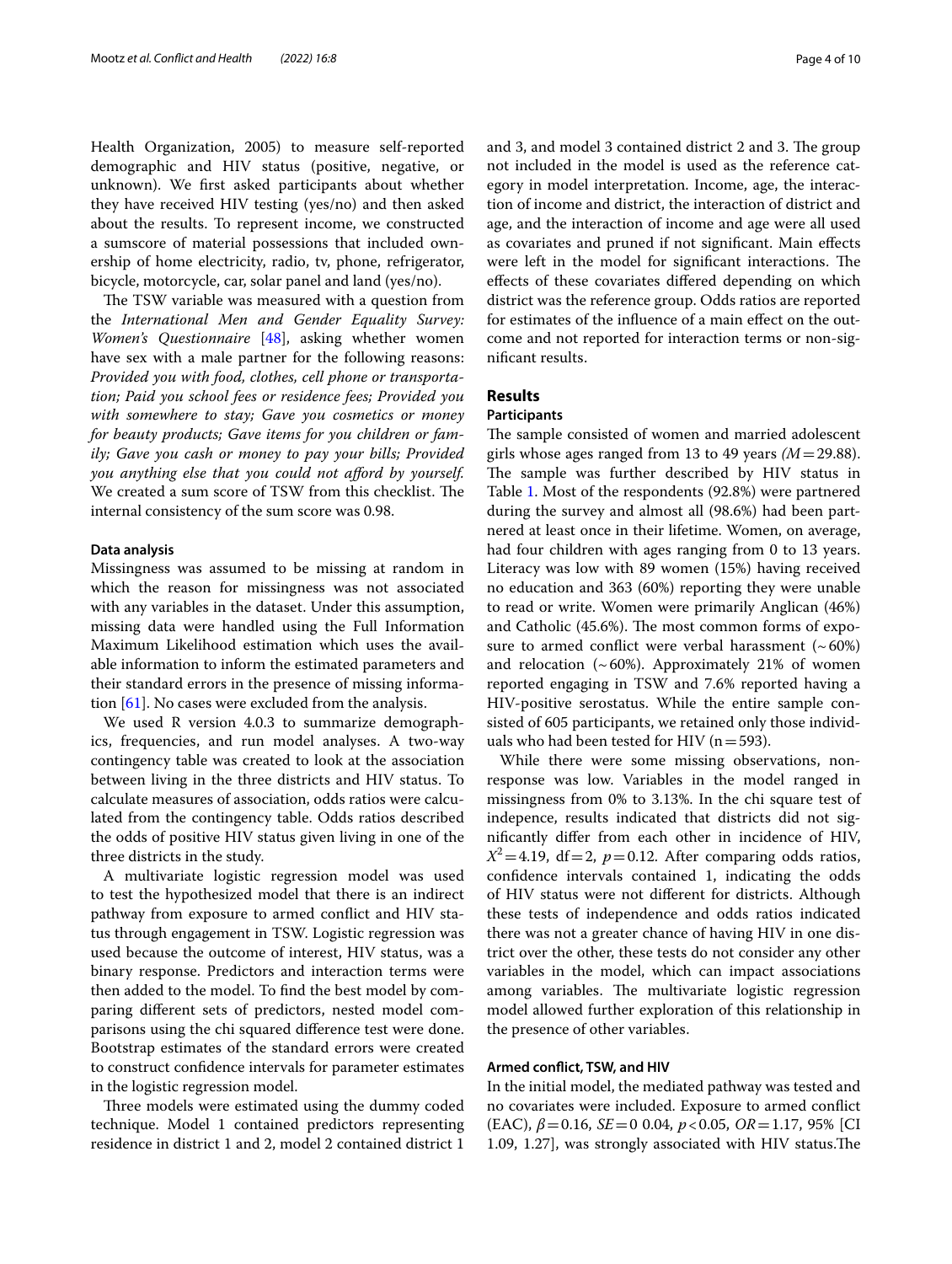| <b>Variables</b>              | Tested                    |                                             | <b>Untested</b>  |                   |
|-------------------------------|---------------------------|---------------------------------------------|------------------|-------------------|
|                               | HIV positive ( $n = 46$ ) | <b>HIV Status HIV negative</b><br>$(n=541)$ | Unknown $(n=12)$ | All ( $n = 605$ ) |
| Age (years)                   |                           |                                             |                  |                   |
| M(SD)                         | 35.91 (7.67)              | 29.37 (8.73)                                | 29.78 (12.14)    | 29.88 (8.89)      |
| Range                         | $19 - 48$                 | $13 - 49$                                   | $18 - 48$        | $13 - 49$         |
| Literacy (% literate)         | 53.3                      | 67.1                                        | 33.3             | 39.70             |
| Number of children            |                           |                                             |                  |                   |
| M(SD)                         | 5.46 (2.49)               | 4.20(2.90)                                  | 4.33(3.20)       | 4.51(3.14)        |
| Range                         | $1 - 10$                  | $0 - 15$                                    | $1 - 10$         | $0 - 13$          |
| Armed conflict exposure n (%) |                           |                                             |                  |                   |
| Verbal                        | 38 (82.60)                | 315 (59.50)                                 | 9(81.10)         | 367 (60.70)       |
| Physical                      | 6(13.04)                  | 28 (5.30)                                   | 1(9.10)          | 35 (5.80)         |
| Sexual                        | 1(2.20)                   | 4(0.75)                                     | 1(9.10)          | 5(0.82)           |
| Relocated                     | 37 (82.20)                | 310 (58.70)                                 | 8 (72.70)        | 360 (59.50)       |
| Abduction                     | 7(15.60)                  | 47 (8.90)                                   | 0(0.00)          | 54 (8.90)         |
| TSW n (%) Yes                 | 10(21.74)                 | 112 (20.70)                                 | 4(33.33)         | 127 (21.00)       |

### <span id="page-4-0"></span>**Table 1** Participant Demographics by HIV Testing Status

Not all respondents who tested for HIV reported their status

*TSW* transactional sex work

estimated odds ratio that a respondent had a reported a HIV-positive serostatus for each unit increase in EAC was 1.17. For each 1-unit increase in EAC (i.e., additional type of armed confict exposure), there was a 17% increase in the odds of having a reporting a HIV-positive serostatus. Engagement in TSW was not associated with reporting a HIV-positive serostatus,  $β=0.04$ , *SE*=0.05,  $p$  = 0.37. The bootstrap confidence intervals derived from 1000 samples indicated that the indirect efect (crosssectional mediation) coefficient was not significant,  $\beta = -0.002$ , *SE*=0.00, *p*=0.25, which did not support the hypothesis that the relation between exposure to armed confict and HIV status has a signifcant indirect pathway through engagement in TSW.

#### **Model 1 (reference Group District 3)**

In this analysis, all estimates regarding district can be compared to District 3. Respondent EAC was marginally associated with reporting a HIV-positive serostatus, *β*=0.11, *SE*=0.05, *p*=0.05, *OR*=1.12, 95% [CI 1.01, 1.23]. For every unit increase in EAC, there was a 12% increase in the odds of a reported HIV-positive serostatus. Figure [1](#page-5-0) is a graphical representation of Model 1.

The interaction of age and living in District 1 was associated with reporting a HIV-positive serostatus,  $\beta$  = 0.38, *SE*=0 0.19, *p*<0.05, *OR*=1.46, 95% [CI 1.01, 2.12]. For respondents living in District 1, for each 1-year increase in age, there was a 46% increase in the odds ofreporting a HIV-positive serostatus, when compared to respondents in District 3. Older women in District 1 were more likely to have reported a HIV-positive serostatus when compared older women in District 3. The interaction of age and district was associated with EAC. The interaction of age and living in District 1 had a negative relationship with EAC,  $β = −0.57$ ,  $SE = 0.14$ ,  $p < 0.05$ ,  $OR = 0.57$ 95% [CI 0.43, 0.74]. EAC also had a negative relationship with the interaction of age and living in District 2, *β*=−0.47, *SE*=0 0.16, *p*<0.05, *OR*=0.63, 95% [CI 0.46, 0.86]. Compared to younger respondents in District 3, younger respondents living in Districts 1 and 2 are exposed to higher levels of EAC. Living in Districts 1 and 2 had a strong association with respondents' engagement in TSW. Tose in District 1, *β*=−0.27, *SE*=0.05, *p*<0.05, *OR*=0.76, 95% [CI 0.69, 0.84], reported 0.76 times the odds of engaging in TSW than women living in District 3. Those in District 2,  $\beta = -0.16$ ,  $SE = 0.06$ ,  $p < 0.05$ , *OR*=0.85, 95% [CI 0.76, 0.96], reported 0.85 times the odds engaging in TSW than women living in District 3. Age also had a strong association with engagement in TSW, *β*=−0.13, *SE*=0.04, *p*<0.05, *OR*=0.88, 95% [CI 0.81, 0.95] indicating that younger respondents reported 0.88 times the odds of engaging TSW than older women in District 3.

## **Model 2 (reference Group District 2)**

All estimates regarding district can be compared to District 2 in this model. Respondent EAC was associated with reporting a HIV-positive serostatus,  $\beta$  = 0.09, *SE*=0.00, *p*<0.05, *OR*=1.09, 95% [CI 1.09, 1.10]. For every unit increase in EAC, respondents had a 0.09 times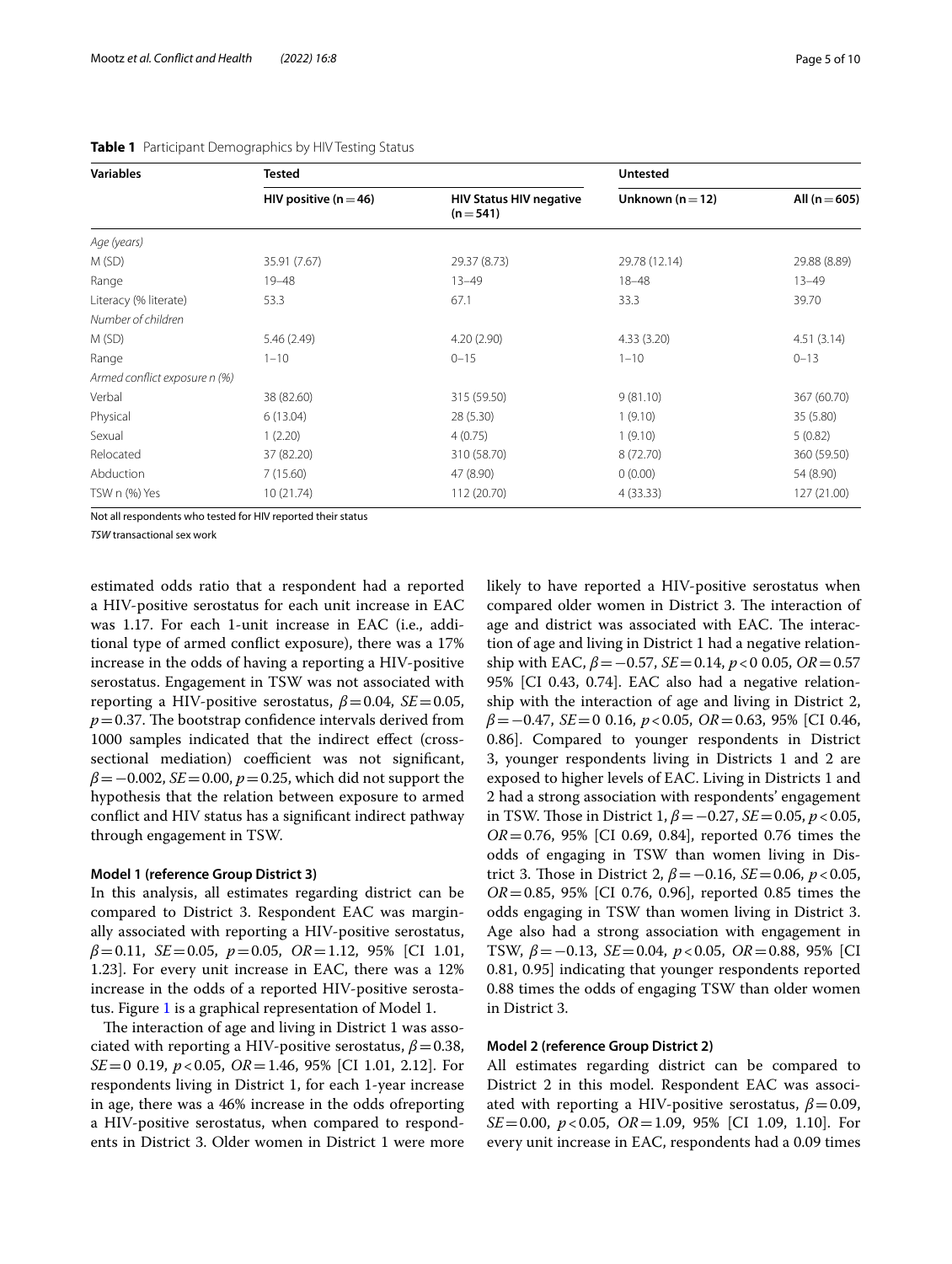

<span id="page-5-0"></span>the odds to have reported a HIV-positive serostatus. Age had a positive association with reporting a HIV-positive serostatus, *β*=0.17, *SE*=0.04, *p*<0.05, *OR*=1.19, 95% [CI 1.10, 1.28]. For each 1-year increase in age, there was a 19% increase in the odds of having reported a HIV-positive serostatus. Older women more likely to report a HIV-positive serostatus in District 2. The interaction of age and living in District 3 was strongly associated with EAC. The interaction of age and living in District 3 had a positive relationship with EAC,  $\beta$  = 0.52, *SE*=0.13, *p*<0.05, *OR*=1.68, 95% [CI 0.30, 2.17]. When compared to older respondents living in District 3, older respondents in District 2 were exposed to higher levels of armed confict. Age also had a signifcant association with engagement in TSW, *β*=−0.10, *SE*=0.05, *p*<0.05, *OR*=0.90, 95% [CI 0.82, 1.00] indicating that younger respondents reported 0.90 times the odds of engaging in TSW than older women.

## **Model 3 (reference Group District 1)**

All estimates regarding district can be compared to District 1 in this analysis. Respondent EAC was associated with reporting a HIV-positive serostatus,  $\beta$  = 0.10, *SE*=0.05, *p* < 0.05, *OR*=1.11, 95% [CI 1.00, 1.22]. For every unit increase in EAC, there wasa11% increase in the odds of having reported a HIV-positive serostatus. The interaction of age and living in District 3 had a strong association with HIV status, *β*=−0.38, *SE*=0.19, *p* < 0.05, *OR*=0.68, 95% [CI 0.47, 0.99]. For respondents living in District 3, for each 1-year decrease in age, there were 0.68 times the odds in having reported a HIV-positive serostatus, when compared to respondents in District 1. Younger women in District 3 were less likely to have reported a HIV-positive serostatus, when compared younger women in District 1. This finding coincides with the partitioning of residuals for the test for independence in the contingency table (Table [2](#page-6-0)). Tat test found marginal signifcance in the test of independence of reporting a HIV-positive serostatus and living in either District 1 or 3. Those results indicated a possible nonindependence of the observed association where diferences may lie in the grouping of the categories. The interaction of age and living in District 3 had a strong association with EAC,  $β = 0.56$ ,  $SE = 0.14$ ,  $p < 0.05$ ,  $OR = 1.75$ ,  $95\%$  [CI 1.33, 2.30]. For those living in District 3, each 1-year increase in age related to higher levels of armed confict exposure. Older women living in District 3 had a greater association with EAC, when compared to older women living in District 1. Age also had an association with engagement in TSW,  $β = −0.10$ , *SE* = 0.05, *p* < 0.05, *OR*=0.90, 95% [CI 0.82, 1.00] indicating that younger respondents reported 0.90 times the odds of engaging in TSW than older women.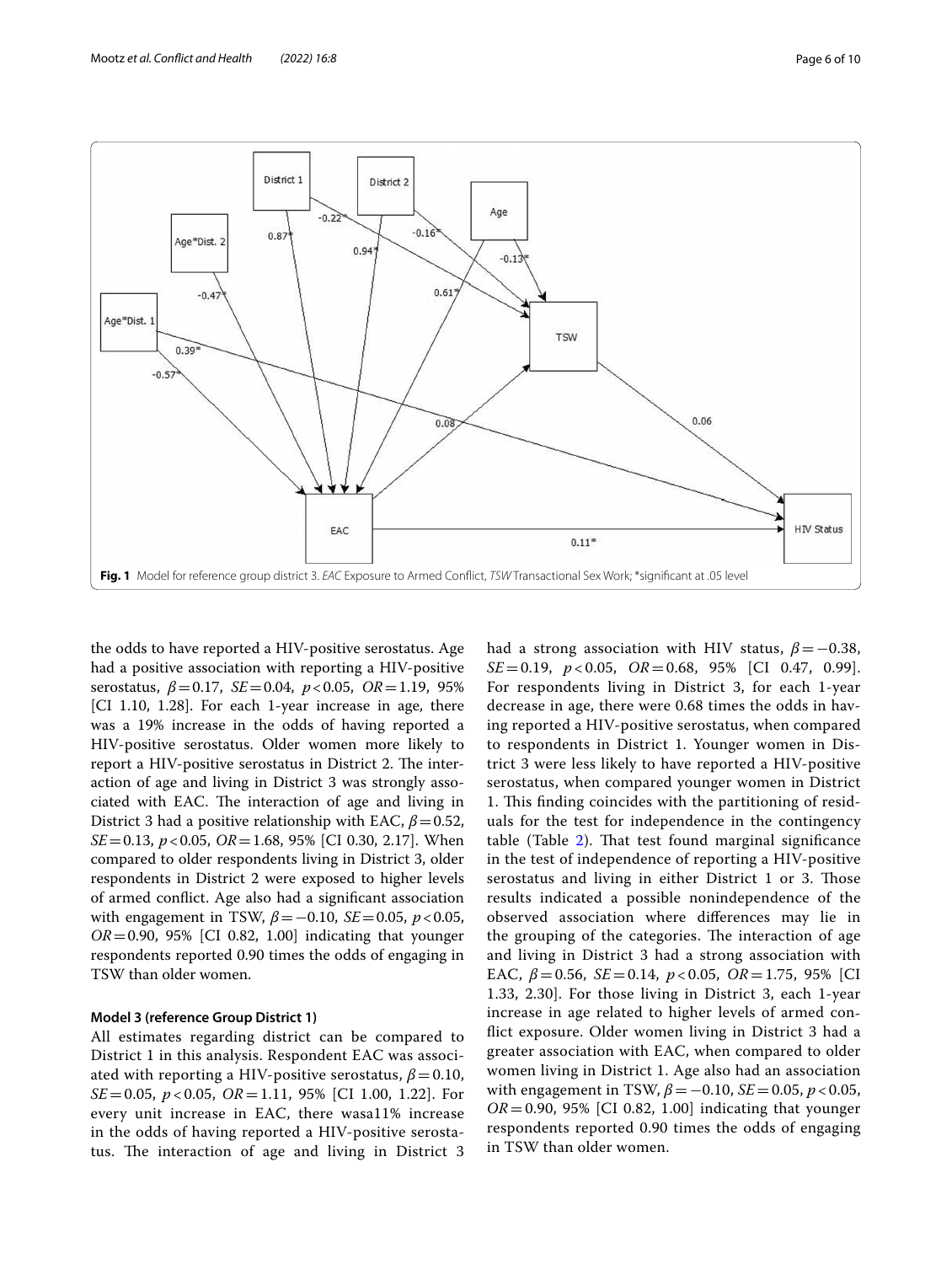<span id="page-6-0"></span>**Table 2** Multivariate Regression Model Estimates for Model 1 (Reference Group—District 3)

| Regression            | B       | SE   | z       | p value |
|-----------------------|---------|------|---------|---------|
| TSW on EAC            | 0.08    | 0.05 | 1.42    | 0.16    |
| HIVstat on TSW        | 0.06    | 0.05 | 1.31    | 0.19    |
| <b>HIVstat on EAC</b> | 0.11    | 0.05 | 1.94    | 0.05    |
| HIVstat on            |         |      |         |         |
| District 1            | $-0.42$ | 0.12 | $-2.09$ | 0.04    |
| Age:Dist1             | 0.39    | 0.19 | 2.05    | < 0.05  |
| EAC on                |         |      |         |         |
| Age                   | 0.61    | 0.06 | 10.30   | < 0.05  |
| District 1            | 0.87    | 0.13 | 6.91    | < 0.05  |
| District 2            | 0.94    | 0.14 | 6.57    | < 0.05  |
| Age:Dist1             | $-0.57$ | 0.14 | $-4.12$ | < 0.05  |
| Age:Dist2             | $-0.47$ | 0.16 | $-3.00$ | < 0.05  |
| <b>TSW</b>            |         |      |         |         |
| Age                   | $-0.13$ | 0.04 | $-3.01$ | < 0.05  |
| District 1            | $-0.22$ | 0.05 | $-4.47$ | < 0.05  |
| Income:Dist2          | $-0.19$ | 0.05 | $-3.61$ | < 0.05  |

*SE* standard error, *TSW* transactional sex work, *EAC* exposure to armed confict

## **Discussion**

To our knowledge, this is one of the frst populationbased studies from sub-Saharan Africa to examine transactional sex work (TSW) as a mediator in an indirect pathway between exposure to armed confict and reporting a HIV-positive serostatus. While our study showed that reporting a HIV-positive serostatus was associated with exposure to armed confict, TSW did not mediate this pathway. Age and residence, however, were associated with armed confict and reporting a HIV-positive serostatus.

Consistent with previous research on the link between exposure to armed confict and HIV [[6](#page-7-5), [13](#page-8-2), [62\]](#page-8-50), we found that exposure to armed confict was strongly associated with reporting a HIV-positive serostatus. Additionally, there was an interaction between age and HIV infection such that older women residing in the high confict district were more likely to have reported a HIV-positive serostatus than women residing in districts with less exposure to conflict. The nature of the conflict in the highly exposed district likely has caused major breakdowns in healthcare and education infrastructure because it has transpired for decades. A UNAIDS report on security in humanitarian settings noted that the relation between armed confict and HIV infection could be mediated by the interruption of social networks, economic vulnerability of women and children, and disruption of health services [[63](#page-9-0)]. Participants from the high exposure district reported the highest prevalence of HIV (around 11%) as compared to an approximate HIV prevalence of 6% in the lesser-exposed districts. More research is needed to examine the association between environmental variables, such as disruption to infrastructure, and HIV infection.

Notably, the likelihood of reporting a HIV-positive serostatus increased by 9–17% with each additional type of exposure to armed confict. A study in the US found that respondents living with HIV who had multiple prior traumatic exposures were more likely to experience being diagnosed with HIV as traumatic and exhibited lower quality of life than those with fewer exposures [\[64](#page-9-1)]. Enduring multiple traumatic events has demonstrated a cumulative efect on the presence and severity of mental distress and health problems [\[65](#page-9-2), [66\]](#page-9-3). Individuals living with HIV and comorbid mental distress have demonstrated poorer adherence to treatment in a meta-analysis of 95 studies [[67](#page-9-4)], and shown to be less likely to achieve viral suppression [[68](#page-9-5)]. Despite the numerous challenges to accessing health and mental healthcare in confictafected settings, especially for sex workers [[69\]](#page-9-6), our fndings suggest that HIV screening and prevention in healthcare settings should include exposure to traumatic events and mental health sequelae, particularly in populations that have endured armed confict. A review of trauma-informed interventions for HIV prevention and treatment found only eight studies globally, fve of which were from LMICs. Most studies intervened with women and girls and no studies addressed exposure to armed conflict. Thus, future programming should consider remedying gaps in the treatment of men and including community-level exposure to violence [\[70\]](#page-9-7). Additionally, having multiple traumatic exposures may warrant more urgency when triaging patients for specialized mental health care. For providers not trained in evidence-based mental health interventions, adopting a trauma-informed approach to care could be helpful. This would include creating a trauma-sensitive environment, screening for trauma, educating patients on the efects of trauma on health and behavior, and providing referrals for specialized providers when possible [\[71\]](#page-9-8).

Contrary to previous fndings [[33](#page-8-32), [44](#page-8-31)], our study found that TSW did not have an indirect efect on the relation between armed confict and reporting a HIVpositive serostatus. This finding may have occurred due to the fact that we did not collect data on frequency and duration of TSW [\[72\]](#page-9-9), knowledge of paying partner's HIV status, or age diference between partners [[42](#page-8-29), [73,](#page-9-10) [74\]](#page-9-11). In addition to TSW, other determinants of HIV prevalence in armed confict populations may include minimal access to contraceptive options, such as condoms, and violence against women [[75](#page-9-12)]. A study that examined the efects of mass rape in confictafected areas and the possibility of this mediating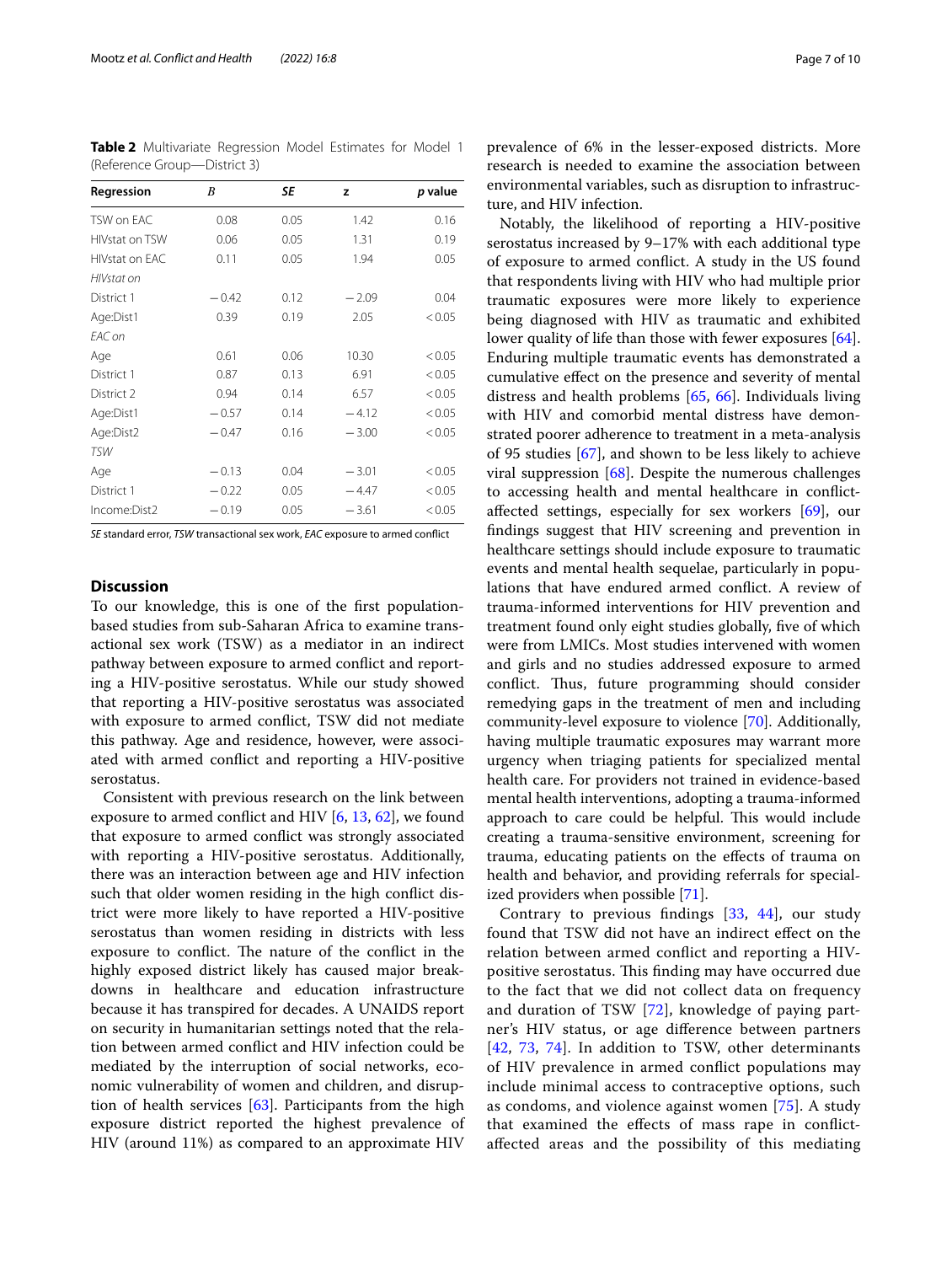HIV infection found that mass rape could contribute to a 6–7% median annual increase in infections due to above average HIV rates among soldiers and the efficiency of HIV transmission during violent sex [[76\]](#page-9-13). Additionally, a systematic review of the literature on the relation between TSW and HIV infection noted that a range of measures were used to operationalize TSW [\[30\]](#page-8-19), and these measurements often confated TSW with sex work (a sexual exchange for money or goods that often lacks intimacy) [[50](#page-8-38)]. A standardization or streamlining of the measurement system would be benefcial in designing more general interventions that can be more widely applicable. Further research is necessary to continue examining the mechanisms through which HIV infection is related to armed confict.

The findings of this study should be considered within its limitations. First, the data were cross-sectional preventing conclusions about causality. Next, we measured TSW by occurrence of exchanging transactional sex for various goods. Perhaps assessing behaviors such as contraceptive use while engaging in TSW would have better represented how TSW might be related to armed confict and HIV status. Similarly, we dichotomized HIV status and potentially would have observed diferent results if other sexually transmitted illnesses had been included. Finally, assessing stigmatized economic activities and health conditions such as TSW and HIV status through self-report methods via face-to-face interviews could have resulted in underreporting due to social desirability bias and lack of status awareness.

## **Conclusion**

We conducted a population-based study with women living in three districts in Northeastern Uganda with varying levels of exposure to armed confict. While transactional sex work did not mediate a pathway between exposure to armed confict and reporting a HIV-positive serostatus, each additional exposure to armed confict increased the likelihood of women reporting a HIV-positive serostatus by 9–17%. Standardization of transactional sex work measurement may help clarify its relation to armed confict and HIV status. Healthcare services that focus on HIV prevention and treatment that are trauma-informed and consider mental health would likely improve outcomes.

#### **Acknowledgements**

Not applicable.

#### **Authors' contributions**

JM and KK created the study design and led the facilitation of the study. OO analyzed the data and wrote the results. JM, KK, AB, JE, and BK contributed to the writing of the manuscript. MW and MM assisted with interpretation of fndings and editing. All authors read and approved the fnal manuscript.

#### **Funding**

This project was supported by the NIH Research Training Grant #R25 TW009338 funded by the Fogarty International Center and the National Institute of Allergy and Infectious Diseases, the National Institute of Mental Health funded T-32 post-Doctoral Research Fellowship Training Grant #T32 MH096724, Global Mental Health Research Fellowship: Interventions That Make A Diference, and the National Institute of Mental Health Grant #K23 MH122661.

## **Availability of data and materials**

The datasets used and/or analysed during the current study are available from the corresponding author on reasonable request.

#### **Declarations**

#### **Ethics approval and consent to participate**

This study was approved by the Yale University (#1510016599) and Makerere University (#SHSREC REC: 2015–050) Institutional Review Boards. All participants gave verbal consent prior to completing surveys.

#### **Consent for publication**

Not applicable.

## **Competing interests**

The authors declare that they have no competing interests.

#### **Author details**

<sup>1</sup> Department of Psychiatry, Columbia University, 1051 Riverside Drive, New York, NY 10032, USA. <sup>2</sup> New York State Psychiatric Institute, 1051 Riverside Drive, Kolb 171, New York, NY 10032, USA. <sup>3</sup>Educational Psychology, Texas Tech University, 2500 Broadway, Lubbock, TX 79409, USA. <sup>4</sup> Department of Psychology, Yale University, New Haven, CT 06520, USA.<sup>5</sup>The New School, Eugene Lang College, 72 5th Avenue, New York, NY 10011, USA. <sup>6</sup>School of Public Health, Yale University, 60 College St, New Haven, CT 06510, USA.

### Received: 24 February 2021 Accepted: 10 February 2022 Published online: 25 February 2022

#### **References**

- <span id="page-7-0"></span>Daw MA, El-Bouzedi A, Dau AA. Libyan armed conflict 2011: Mortality, injury and population displacement. Afr J Emerg Med. 2015;5(3):101–7.
- <span id="page-7-1"></span>Calam R. Public health implications and risks for children and families resettled after exposure to armed confict and displacement. Scand J Public Health. 2017;45(3):209–11.
- <span id="page-7-2"></span>3. Wood EJ. Variation in sexual violence during war. Polit Soc. 2006;34(3):307–41.
- <span id="page-7-3"></span>4. Cohen DK. Explaining rape during civil war: cross-national evidence (1980–2009). Am Polit Sci Rev. 2013;107(3):461–77.
- <span id="page-7-4"></span>5. Chi PC, Bulage P, Urdal H, Sundby J. Perceptions of the efects of armed confict on maternal and reproductive health services and outcomes in Burundi and Northern Uganda: a qualitative study. BMC Int Health Hum Rights. 2015;15:7.
- <span id="page-7-5"></span>6. Hankins CA, Friedman SR, Zafar T, Strathdee SA. Transmission and prevention of HIV and sexually transmitted infections in war settings: implications for current and future armed conficts. AIDS. 2002;16(17):2245–52.
- <span id="page-7-6"></span>Bou-Karroum L, El-Harakeh A, Kassamany I, et al. Health care workers in confict and post-confict settings: Systematic mapping of the evidence. PLoS ONE. 2020;15(5):e0233757.
- <span id="page-7-7"></span>8. Martineau TMB, Theobald S, Raven J, Ensor T, Fustukian S, Ssengooba F, Chirwa Y, Vong S, Wurie H, Hooton N, Witter S. Leaving no one behind: lessons on rebuilding health systems in confict- and crisis-afected states. BMJ Glob Health. 2017;2(2):327.
- <span id="page-7-8"></span>9. Becker JU, Theodosis C, Kulkarni R. HIV/AIDS, confict and security in Africa: rethinking relationships. J Int AIDS Soc. 2008;11:3.
- <span id="page-7-9"></span>10. Keshk OMG, Pollins BM, Reuveny R. Trade still follows the fag: The primacy of politics in a simultaneous model of interdependence and armed confict. J Polit. 2004;66(4):1155–79.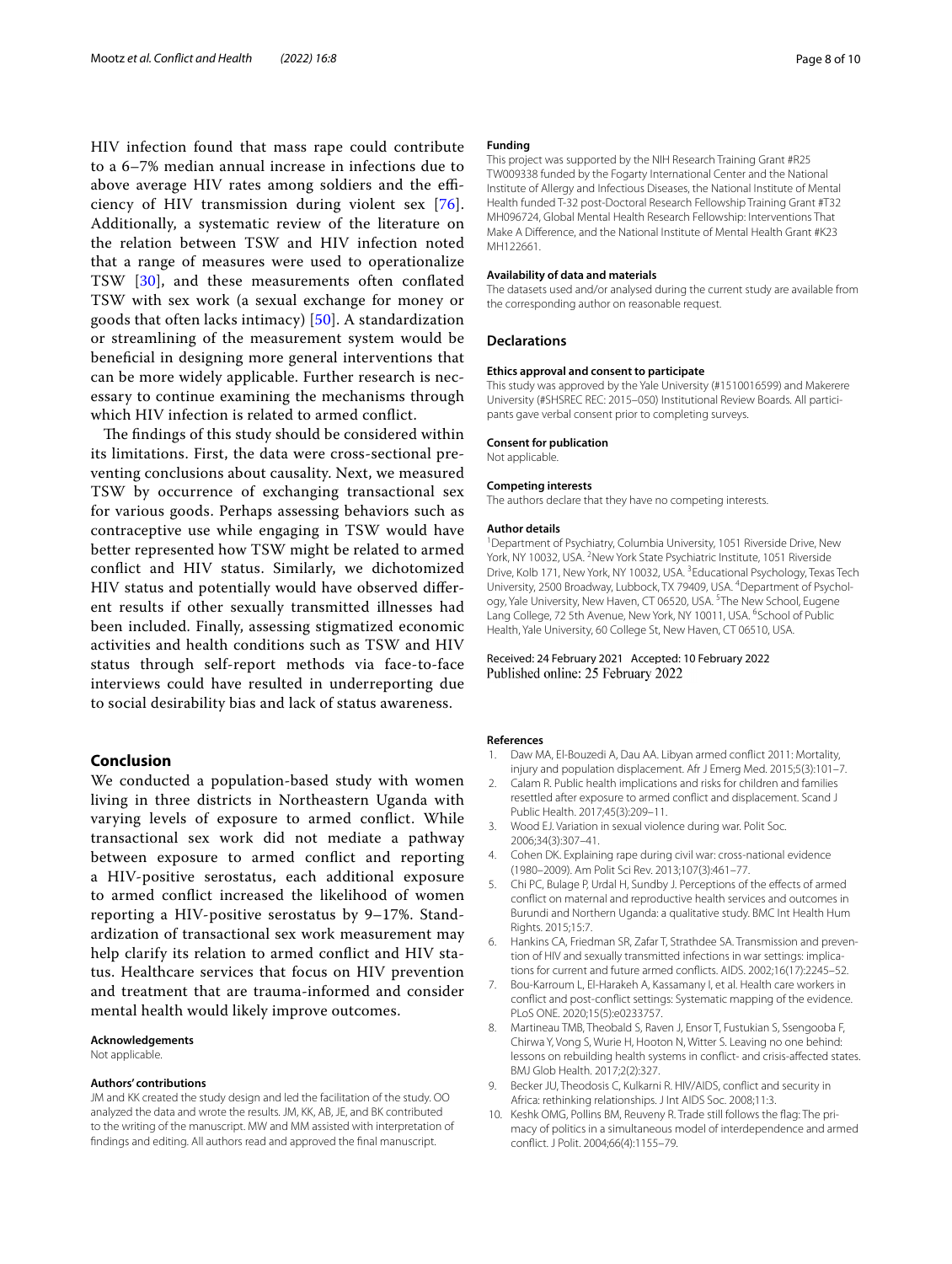- <span id="page-8-0"></span>11. Gates SH, Nygård M, Strand H. Development consequences of armed confict. World Dev. 2012;40(9):1713–22.
- <span id="page-8-1"></span>12. Murray CJL, King G, Lopez AD, Tomijima N, Krug EG. Armed confict as a public health problem. Brit Med J. 2002;324(7333):346–9.
- <span id="page-8-2"></span>13. Kerridge BT, Saha TD, Hasin DS. Armed confict, substance use and HIV: a global analysis. Aids Behav. 2016;20(3):473–83.
- <span id="page-8-3"></span>14. Levy BS, Sidel VW. Health effects of combat: a life-course perspective. Annu Rev Public Health. 2009;30:123–36.
- <span id="page-8-4"></span>15. Ghobarah HA, Huth P, Russett B. The post-war public health effects of civil confict. Soc Sci Med. 2004;59(4):869–84.
- <span id="page-8-5"></span>16. Iqbal ZZ. Violent confict and the spread of HIV/AIDS in Africa. Afr J Pol. 2010;72:149–62.
- <span id="page-8-6"></span>17. Miles S. HIV in insurgency forces in sub-Saharan Africa—a personal view of policies. Int J STD AIDS. 2003;14(3):174–8.
- <span id="page-8-7"></span>18. Lloyd J, Papworth E, Grant L, Beyrer C, Baral S. Systematic review and meta-analysis of HIV prevalence among men in militaries in low income and middle income countries. Sex Transm Infect. 2014;90(5):382–7.
- <span id="page-8-8"></span>19. Moore WH, Shellman SM. Fear of persecution—Forced migration, 1952–1995. J Confict Resolut. 2004;48(5):723–45.
- <span id="page-8-9"></span>20. Tompkins M, Smith L, Jones K, Swindells S. HIV education needs among Sudanese immigrants and refugees in the midwestern United States. Aids Behav. 2006;10(3):319–23.
- <span id="page-8-10"></span>21. UNAIDS. Migrant populations and HIV/AIDS. Programme on HIV/AIDS. 2000.
- <span id="page-8-11"></span>22. UNAIDS. Population mobility and AIDS. Joint United Nations Programme on HIV/AIDS. 2001. [http://www.unaids.org.](http://www.unaids.org)
- <span id="page-8-12"></span>23. Cohen MH, Fabri M, Cai X, et al. Prevalence and predictors of posttraumatic stress disorder and depression in HIV-infected and at-risk Rwandan women. J Womens Health. 2009;18(11):1783–91.
- <span id="page-8-13"></span>24. Donovan P. Rape and HIV/AIDS in Rwanda. Lancet. 2002;360(Suppl):s17-18.
- <span id="page-8-14"></span>25. Spiegel PB, Claass J, Bruns L, Patterson N, Yiweza D, Schilperoord M. Prevalence of HIV infection in confict-afected and displaced people in seven sub-Saharan African countries. Lancet. 2007;369(9580):2187–95.
- <span id="page-8-15"></span>26. Davenport CL, CE. The confict-HIV/AIDS nexus: an empirical assessment. In: AIDS security and confict initiative. New York; 2009.
- <span id="page-8-16"></span>27. Spiegel P. HIV/AIDS among confict-afected and displaced populations: dispelling myths and taking action. Disasters. 2004;28(3):322–39.
- <span id="page-8-17"></span>28. Mock NB, Duale S, Brown LF, et al. Confict and HIV: a framework for risk assessment to prevent HIV in confict-afected settings in Africa. Emerg Themes Epidemiol. 2004;1(1):6.
- <span id="page-8-18"></span>29. Muhwezi WW, Kinyanda E, Mungherera M, et al. Vulnerability to high risk sexual behaviour (HRSB) following exposure to war trauma as seen in post-confict communities in eastern uganda: a qualitative study. Conf Health. 2011;5(33):22.
- <span id="page-8-19"></span>30. Stoebenau KH, Wamoyi J, Bobrova N. 2016 Revisiting the understanding of "transactional sex" in sub-Saharan Africa: a review and synthesis of the literature. Soc Sci Med. 2016;168:186–97.
- <span id="page-8-20"></span>31. Hunter M. The materiality of everyday sex: Thinking beyond prostitution. Afr Stud. 2002;61:99–120.
- 32. Nyanzi S, Pool R, Kinsman J. The negotiation of sexual relationships among school pupils in south-western Uganda. AIDS Care. 2001;13(1):83–98.
- <span id="page-8-32"></span>33. Jewkes R, Dunkle K. Transactional sex and HIV incidence in a cohort of young women in the stepping stones trial. J AIDS Clin Res. 2012;03(05):158.
- <span id="page-8-21"></span>34. Atwood KK, Barbu EM. Transactional sex among youths in post-confict Liberia. J Health Popul Nutr. 2011;29(2):113–22.
- <span id="page-8-22"></span>35. Hutchinson A, Waterhouse P, March-McDonald J, Neal S, Ingham R. Understanding early marriage and transactional sex in the context of armed confict: protection at a price. Int Perspect Sex Reprod Health. 2016;42(1):45–9.
- <span id="page-8-23"></span>36. Neal S, Stone N, Ingham R. The impact of armed confict on adolescent transitions: a systematic review of quantitative research on age of sexual debut, frst marriage and frst birth in young women under the age of 20 years. BMC Public Health. 2016;16(225):225.
- <span id="page-8-24"></span>37. Maclin B, Kelly J, Kabanga J, VanRooyen M. "They have embraced a diferent behaviour": transactional sex and family dynamics in eastern Congo's confict. Cult Health Sex. 2015;17(1):119–31.
- <span id="page-8-25"></span>38. El-Bushra JS, IMG. Cycles of Violence: Gender Relations and Armed Confict. Nairobi, Kenya; 2005.
- <span id="page-8-26"></span>39. United Nations High Commissioner for Refugees. Driven by desperation: transactional sex as a survival strategy in Port-au-Prince IDP Camps. Haiti; 2011.
- <span id="page-8-27"></span>40. Beber B, Gilligan MJ, Guardado J, Karim S. Peacekeeping, compliance with international norms, and transactional sex in Monrovia, Liberia. Int Organ. 2017;71(1):1–30.
- <span id="page-8-28"></span>41. Kolbe AR. 'It's Not a Gift When It Comes with Price': a qualitative study of transactional sex between UN peacekeepers and Haitian citizens. Stab Int J Secur Dev. 2015;4(1):1–26.
- <span id="page-8-29"></span>42. Luke NK, Kathleen A. Cross-generational and transactional sexual relations in sub-Saharan Africa: prevalence of behavior and implications for negotiating safer sexual practices. AIDS Mark Project. 2002. [https://www.](https://www.icrw.org/wp-content/uploads/2016/10/Cross-generational-and-Transactional-Sexual-Relations-in-Sub-Saharan-Africa-Prevalence-of-Behavior-and-Implications-for-Negotiating-Safer-Sexual-Practices.pdf) [icrw.org/wp-content/uploads/2016/10/Cross-generational-and-Trans](https://www.icrw.org/wp-content/uploads/2016/10/Cross-generational-and-Transactional-Sexual-Relations-in-Sub-Saharan-Africa-Prevalence-of-Behavior-and-Implications-for-Negotiating-Safer-Sexual-Practices.pdf) [actional-Sexual-Relations-in-Sub-Saharan-Africa-Prevalence-of-Behavior](https://www.icrw.org/wp-content/uploads/2016/10/Cross-generational-and-Transactional-Sexual-Relations-in-Sub-Saharan-Africa-Prevalence-of-Behavior-and-Implications-for-Negotiating-Safer-Sexual-Practices.pdf)[and-Implications-for-Negotiating-Safer-Sexual-Practices.pdf](https://www.icrw.org/wp-content/uploads/2016/10/Cross-generational-and-Transactional-Sexual-Relations-in-Sub-Saharan-Africa-Prevalence-of-Behavior-and-Implications-for-Negotiating-Safer-Sexual-Practices.pdf).
- <span id="page-8-30"></span>43. Ranganathan M, Heise L, Pettifor A, et al. Transactional sex among young women in rural South Africa: prevalence, mediators and association with HIV infection. J Int AIDS Soc. 2016;19(1):20749.
- <span id="page-8-31"></span>44. Fielding-Miller R, Dunkle KL, Hadley C, Cooper HL, Windle M. Agency as a mediator in the pathway from transactional sex to HIV among pregnant women in Swaziland: a multigroup path analysis. J Int AIDS Soc. 2017;20(1):21554.
- <span id="page-8-33"></span>45. Pettifor AE, Kleinschmidt I, Levin J, et al. A community-based study to examine the efect of a youth HIV prevention intervention on young people aged 15–24 in South Africa: results of the baseline survey. Trop Med Int Health. 2005;10(10):971–80.
- <span id="page-8-34"></span>46. Malemo Kalisya L, Lussy Justin P, Kimona C, et al. Sexual violence toward children and youth in war-torn eastern Democratic Republic of Congo. PLoS ONE. 2011;6(1):15911.
- <span id="page-8-35"></span>47. Westerhaus MJ, Finnegan AC, Zabulon Y, Mukherjee JS. Framing HIV prevention discourse to encompass the complexities of war in northern Uganda. Am J Public Health. 2007;97(7):1184–6.
- <span id="page-8-36"></span>48. Kea K. The international response to confict and genocide: lessons from the Rwandan Experience, Study 4: Rebuilding Post-War Rwanda. Odense, Denmark1996.
- <span id="page-8-37"></span>49. Anderson S-J, Cherutich P, Kilonzo N, et al. Maximising the efect of combination HIV prevention through prioritisation of the people and places in greatest need: a modelling study. The Lancet. 2014;384(9939):249–56.
- <span id="page-8-38"></span>50. Wamoyi J, Stobeanau K, Bobrova N, Abramsky T, Watts C. Transactional sex and risk for HIV infection in sub-Saharan Africa: a systematic review and meta-analysis. J Int AIDS Soc. 2016;19(1):20992.
- <span id="page-8-39"></span>51. UPHIA. Uganda population-based HIV impact assessment UPHIA 2016–2017. 2017.
- <span id="page-8-40"></span>52. nSalasatta D. IDP camps increase HIV/AIDS prevalence in Katakwi, New Vision. Uganda's Leading Daily Friday; 2005.
- <span id="page-8-41"></span>53. Uganda Bureau of Statistics. The national population and housing census 2014: area specifc Profle Series. Kampala, Uganda; 2017.
- <span id="page-8-42"></span>54. Uganda Bureau of Statistics & Inner City Fund (ICF). Uganda Demographic Health Survey 2016. 2018.
- <span id="page-8-43"></span>55. Swahn MH, Culbreth R, Salazar LF, Kasirye R, Seeley J. Prevalence of HIV and associated risks of sex work among youth in the Slums of Kampala. AIDS Res Treat. 2016;2016:5360180.
- <span id="page-8-44"></span>56. Hladik W, Baughman AL, Serwadda D, et al. Burden and characteristics of HIV infection among female sex workers in Kampala, Uganda—a respondent-driven sampling survey. BMC Public Health. 2017;17(1):565.
- <span id="page-8-45"></span>57. Transcultural Psychosocial Organization Uganda. Evaluation report for the SGBV response project in Katakwi District. Kampala, Uganda; 2010.
- <span id="page-8-46"></span>58. Jabs L. Where two elephants meet, the grass sufers: A case study of intractable confict in Karamoja, Uganda. Am Behav Sci. 2007;50:1498–519.
- <span id="page-8-47"></span>59. Internal Displacement Monitoring Center & Norwegian Refugee Council. Uganda: Difficulties continue for returnees and remaining IDPs as development phase begins. 2010. [http://www.internal-displacement.org/](http://www.internal-displacement.org/countries/uganda) [countries/uganda](http://www.internal-displacement.org/countries/uganda).
- <span id="page-8-48"></span>60. Mootz JM, Greenfeld B, Gill M, Gonzalez MP, Pavel M, Patrick H, Wainberg M, Khoshnood K. Armed confict, intimate partner violence, and mental distress of women in Northeastern Uganda: a mixed methods study. Psychol Women Q. 2019;66:1–15.
- <span id="page-8-49"></span>61. Little T. Longitudinal structural equation modeling. Guilford Press; 2013.
- <span id="page-8-50"></span>62. Mills EJ, Singh S, Nelson BD, Nachega JB. The impact of confict on HIV/ AIDS in sub-Saharan Africa. Int J STD AIDS. 2006;17(11):713–7.